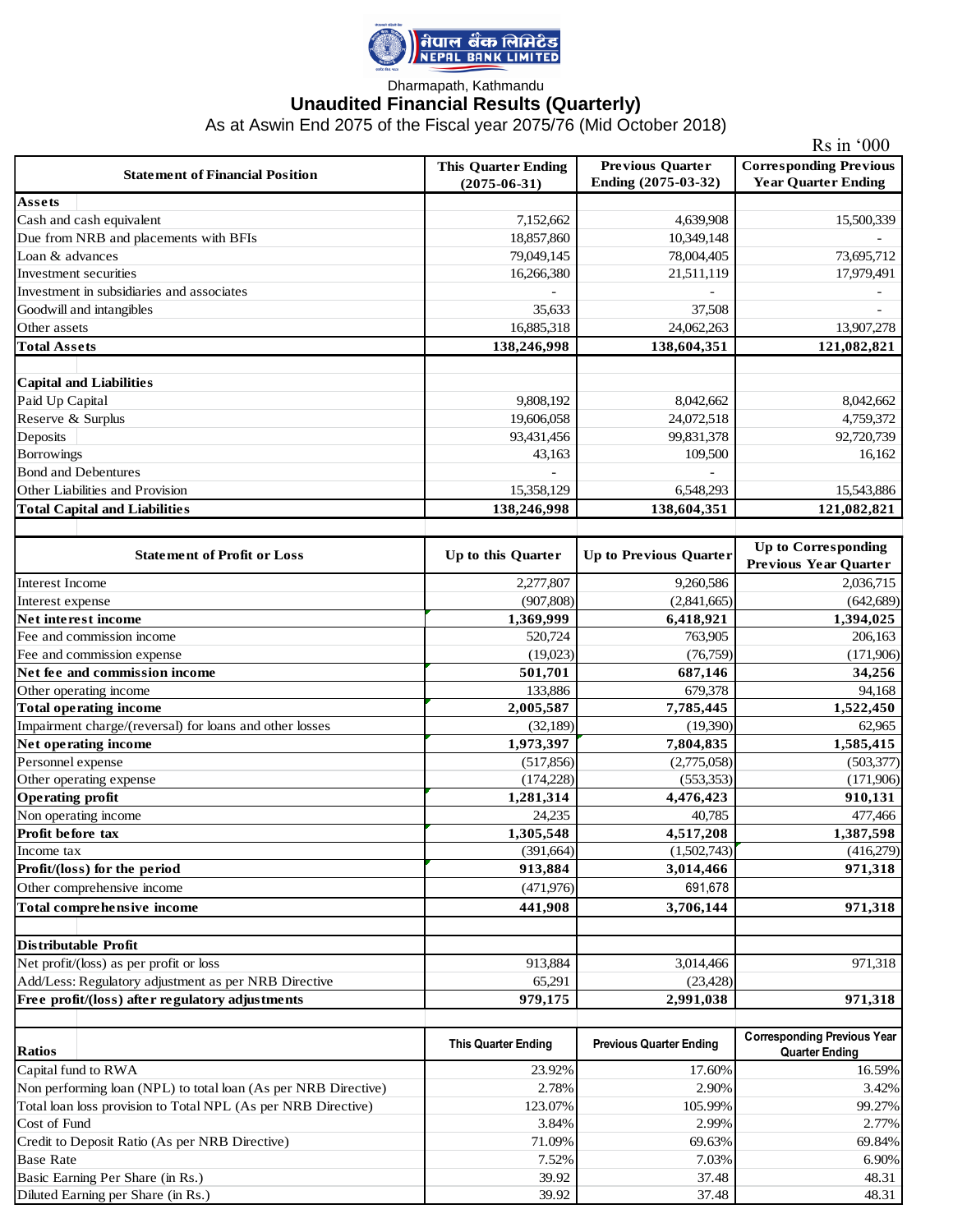## **Notes to financial statement prepared in accordance with Nepal Financial Reporting Standard (NFRS)**

- 1. The above figures are subject to change as per the directions of the regulators/ external auditor.
- 2. On the implementation of NFRS, the figures of corresponding previous year quarter, which had been prepared on the previous GAAP, have been revised and regrouped, wherever necessary, in accordance with the NFRS Compliant Financial Statement format provided by NRB and the principles and policies adopted by the Bank in accordance with NFRS.
- 3. The figures for previous quarter have been restated, regrouped wherever necessary which vary from previous quarter published figures. Figures vary due to the effect of availability of carve outs on NFRS notified by the Institute of Chartered Accountants of Nepal which were not provided in published figures.
- 4. Paid-up share capital has been presented after deducting share issue expenses.
- 5. Loans and advances are presented net of impairment charges. Impairment loss on loans and advances have been measured at higher of amount derived as per norms prescribed by NRB and as per Para 63 of NAS 39.
- 6. Personnel expenses include employment bonus provision calculated at 5 percent of profit before bonus and tax for this quarter.
- 7. Provision for gratuity, retirement expenses, pension and leave encashment have been provided for as per the actual payment made in this quarter.
- 8. Tangible property, Plant and Equipment have been included in Other Assets.
- 9. Interest income and expenses on staff loans have been calculated using Effective Interest Method as required by NAS 18, "Revenue" taking average yield as the discounting factor.

|                                                         |                |                 |            |                               |                      | <b>Rs.</b> in '000 |
|---------------------------------------------------------|----------------|-----------------|------------|-------------------------------|----------------------|--------------------|
| <b>Name Of Segment</b>                                  | <b>Banking</b> | <b>Treasury</b> | Remittance | <b>Government Transaction</b> | <b>Unallocatable</b> | <b>Total</b>       |
| <b>Segment Total Assets</b>                             | 79,049,145     | 16,266,380      | 994,589    | 108,061                       | 41,828,823           | 138,246,998        |
| <b>Segment Total Liabilities</b>                        | 93,431,456     |                 |            |                               | 15,401,293           | 108,832,748        |
| Capital Employed                                        |                |                 |            |                               |                      | 29,414,249         |
|                                                         |                |                 |            |                               |                      |                    |
| Interest Income                                         | 2,152,687      | 125,120         |            |                               |                      | 2,277,807          |
| Interest Expenses                                       | 907,689        |                 |            |                               | 120                  | 907,808            |
| Net Interest Income                                     | 1,244,998      | 125,120         |            |                               | (120)                | 1,369,999          |
| lFees And Commission Income                             | 70,369         | 98,804          | 8,548      | 338,552                       | 4,451                | 520,724            |
| <b>Fees And Commission Expenses</b>                     | 6,201          |                 | 67         |                               | 12,755               | 19,023             |
| <b>Net Fees And Commission Income</b>                   | 64,168         | 98.804          | 8.481      | 338,552                       | (8, 304)             | 501,701            |
|                                                         |                |                 |            |                               |                      |                    |
| Net Interest Fees And Commission Income                 | 1,309,166      | 223,924         | 8,481      | 338,552                       | (8, 424)             | 1,871,700          |
|                                                         |                |                 |            |                               |                      |                    |
| Net Trading Income                                      |                |                 |            |                               |                      |                    |
| Other Operating Income                                  | 133,886        |                 |            |                               |                      | 133,886            |
| <b>Total Operating Income</b>                           | 1,443,053      | 223,924         | 8,481      | 338,552                       | (8, 424)             | 2,005,587          |
|                                                         |                |                 |            |                               |                      |                    |
| Impairment Charge/(Reversal) For Loans And Other Losses | 32,189         |                 |            |                               |                      | 32,189             |
|                                                         |                |                 |            |                               |                      |                    |
| <b>Net Operating Income</b>                             | 1,410,863      | 223,924         | 8.481      | 338,552                       | (8, 424)             | 1,973,397          |
|                                                         |                |                 |            |                               |                      |                    |
|                                                         |                |                 |            |                               |                      |                    |
| <b>Total Unallocated Expenses</b>                       |                |                 |            |                               |                      | 1,059,513          |
| <b>Profit For The Period</b>                            |                |                 |            |                               |                      | 913,884            |

## **SEGMENT REPORTING**

### **Notes to Segment Reporting**

- 1. Segment Assets, Segment Liabilities include only those items that are allocated and reported in Bank's Core Banking System (CBS). Unallocatable items shown in the reporting purposes are for reconciliation.
- 2. Banking Segment involves functions like collecting deposits and lending activities among other similar activities.
- 3. Treasury Segment involves short term and long term investment activities like investing in T-Bills, Bonds, Shares of companies etc.
- 4. Remittance Segment involves activities of transferring / receiving funds locally and/or globally.
- 5. Government Segment involves activities that are supportive to Government services like pension to Government employees, and facilitating other such Government services.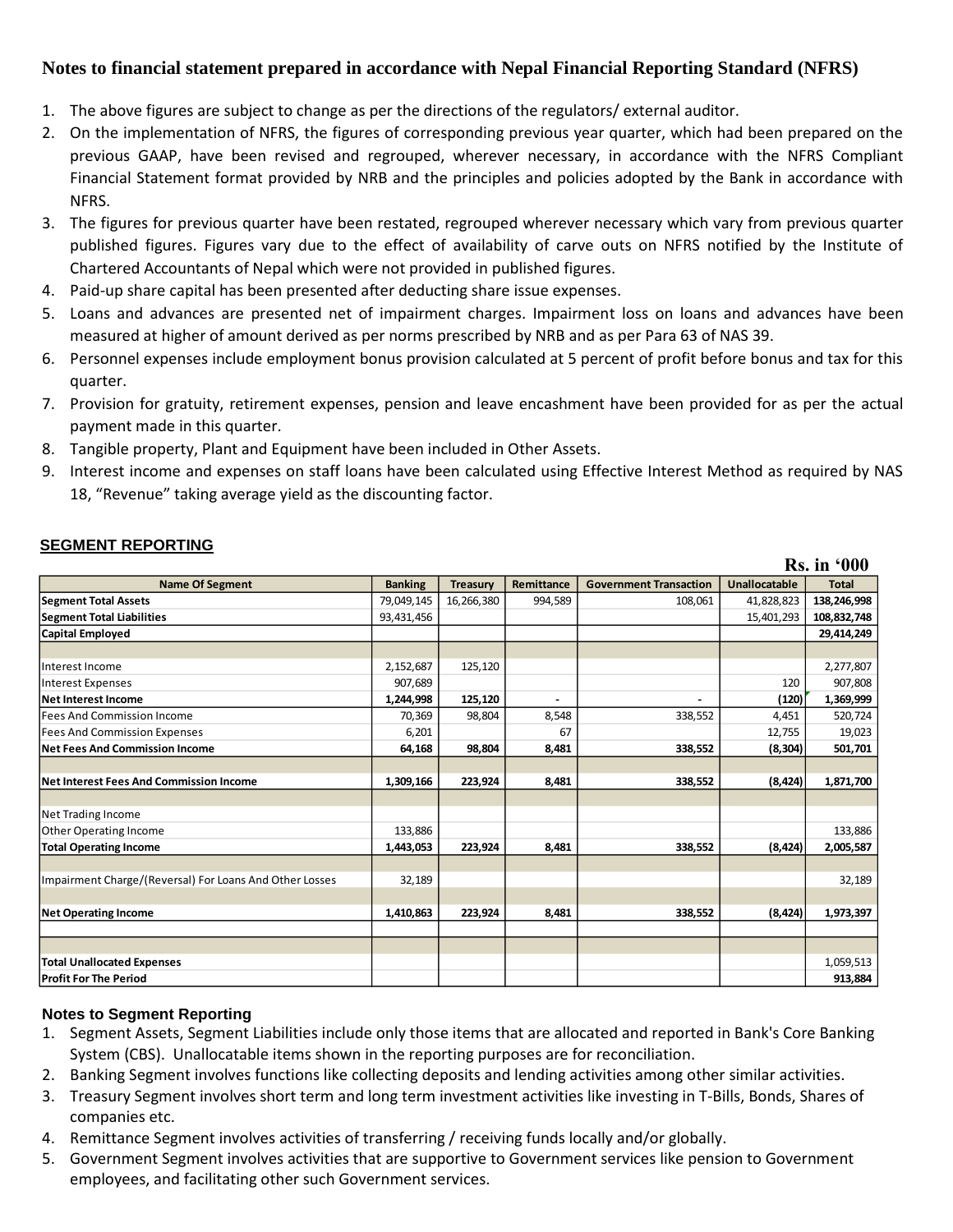# **Profit after Regulatory Adjustments for the 1st Quarter ended of Fiscal Year 2075/76**

|                                                                                                                 | <b>Rs.</b> in '000         |  |  |
|-----------------------------------------------------------------------------------------------------------------|----------------------------|--|--|
| <b>Particulars</b>                                                                                              | <b>This Quarter Ending</b> |  |  |
|                                                                                                                 |                            |  |  |
| Net Profit/(loss) as per Statement of Profit or Loss                                                            | 913,884                    |  |  |
| <b>Regulatory Adjustments:</b>                                                                                  |                            |  |  |
| a. Interest Receivable $\left(\frac{1}{2}\right)$ previous accrued interest received $\left(\frac{1}{2}\right)$ | 65,291                     |  |  |
| b. Short loan loss provision in accounts(-)/reversal(+)                                                         |                            |  |  |
| c. Short provision for possible losses on investment(-)/reversal(+)                                             |                            |  |  |
| d. Short provision for possible losses on Non-Banking Assets (-)/reversal(+)                                    |                            |  |  |
| e. Deferred Tax Assets recognized(-)/reveral(+)                                                                 |                            |  |  |
| f. Goodwill recognized (-)/Impairment of Goodwill(+)                                                            |                            |  |  |
| g. Bargain purchase gain recognized (-)/reversal(+)                                                             |                            |  |  |
| h. Actuarial Loss recognized $(-)/$ reversal $(+)$                                                              |                            |  |  |
| i. Fair Value recognition on Financial Assets classified as Held for Trading                                    |                            |  |  |
| j. Other $(+/-)$                                                                                                |                            |  |  |
| <b>Profit or (Loss) after Regulatory Adjustments</b>                                                            | 979.175                    |  |  |

## **Disclosure as per Securities Registration and Issuance Regulation, 2073 Quarterly Details as of Aswin end 2075 (October 17, 2018)**

## **1. Financial Highlights of Nepal Bank Limited** (as per NFRS)

| a. Earnings per Share           |  | NPR 39.92 d. Liquidity      | 34.96%     |
|---------------------------------|--|-----------------------------|------------|
| b. Market Value per Share       |  | NPR 311 e. Return on Assets | 2.64%      |
| c. Price Earnings Ratio (Times) |  | 7.79 f. Net worth per Share | NPR 299.80 |

### **2. Management Analysis**

- a. Despite the unfavorable economic condition in the country, there have been positive changes in the bank's income, Loan & Advances and sources of fund i.e. deposit in line with the current business environment.
- b. There is no any significant effect due to tight liquidity position in the banking industries in the performance of the bank.
- c. The bank aims to achieve its financial goals through sustainable profitability and measured growth in balance sheet size. Our business models remain robust and we continue to seek sound growth with the high degree of our customers' satisfaction.

### **3. Details relating to legal action**

- a. Case filed by or against the bank during the quarter There is no other major case except those arising in normal course of banking business related to lending and income tax.
- b. Case relating to disobedience of prevailing law or commission of criminal offence filed by or against the promoter or director of the bank - No such information has been received.
- c. Case relating to financial crime filed against any Promoter or Director No such information has been received.

### **4. Analysis of share transaction and progress of the bank**

- a. Management view on share transaction of the bank at securities market Since price and transaction of the bank's shares are being determined at Nepal Stock Exchange through open share market operations, management view on this is neutral.
- b. Maximum, minimum and last share price of the bank including total number of shares traded and days of transaction during the quarter.

Maximum Price: NPR 340 Minimum Price: NPR 280 Last Price: NPR 311 Transaction volume: 2,454,637 shares Days of transaction: 62